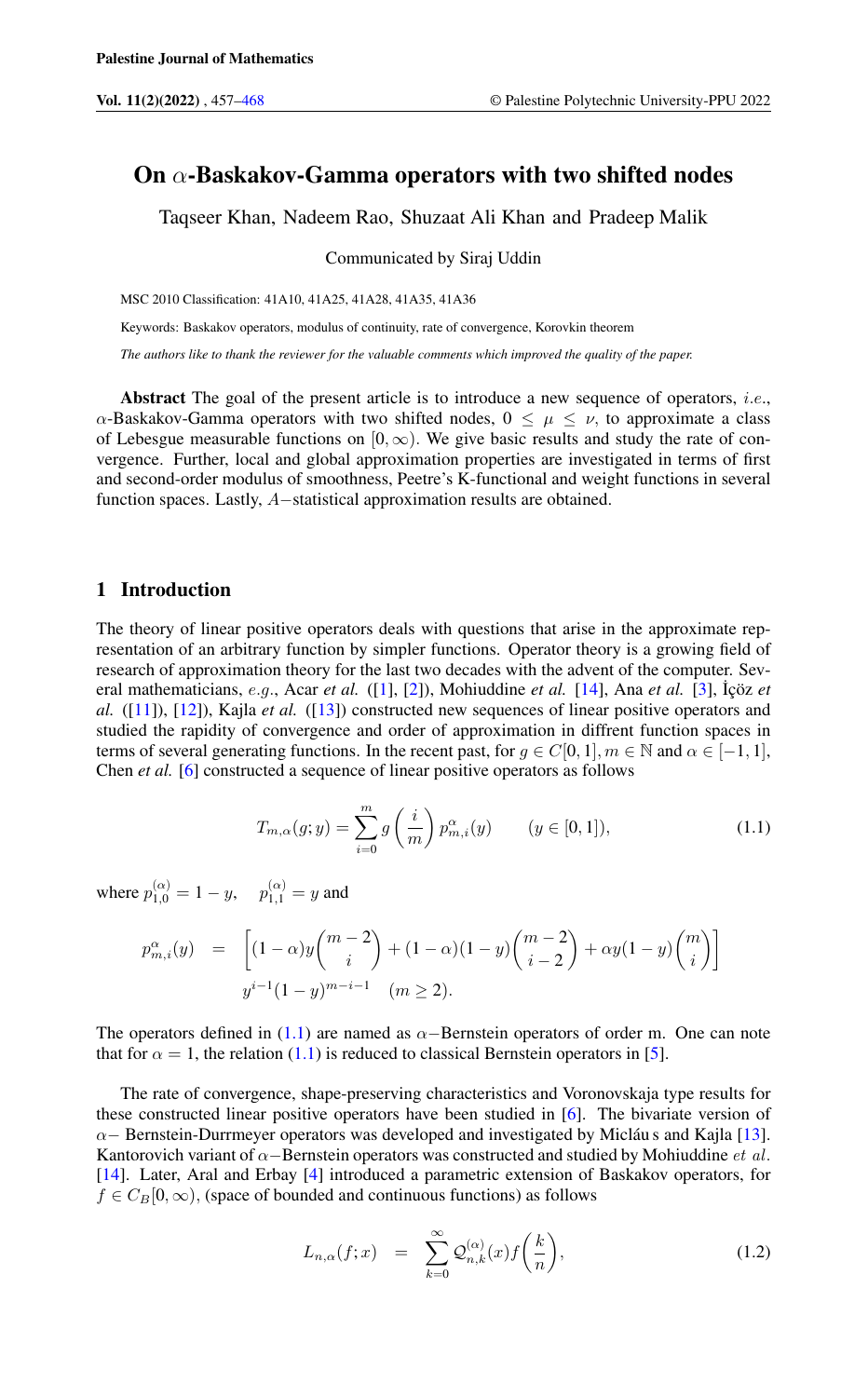where  $n \geq 1, x \in [0, \infty)$  and

<span id="page-1-0"></span>
$$
\mathcal{Q}_{n,k}^{(\alpha)}(x) = \frac{x^{k-1}}{(1+x)^{n+k-1}} \left\{ \frac{\alpha x}{1+x} {n+k-1 \choose k} - (1-\alpha)(1+x) {n+k-3 \choose k-2} + (1-\alpha)x {n+k-1 \choose k} \right\},
$$
\n(1.3)

with  $\binom{n-3}{-2} = \binom{n-2}{-1} = 0.$ 

Motivated by the above, we introduce a generalisation of operators [\(1.2\)](#page-0-1) with two non-negative shifted nodes,  $0 \leq \mu \leq \nu$ , to approximate in a wider class, *i.e.*, space of Lebesgue integrable functions as follows:

<span id="page-1-1"></span>
$$
\mathcal{P}_{n,\alpha}^{\mu,\nu}(f;x) = \sum_{k=0}^{\infty} \mathcal{Q}_{n,k}^{(\alpha)}(x) \frac{n^{k+\lambda}}{\Gamma(k+\lambda+1)} \int_0^{\infty} t^{k+\lambda} e^{-nt} f\left(\frac{nt+\mu}{n+\nu}\right) dt,\tag{1.4}
$$

where  $\lambda \ge 0$  and  $\mathcal{Q}_{n,k}^{(\alpha)}(x)$  is given by [\(1.3\)](#page-1-0) and the Gamma function is defined as

<span id="page-1-2"></span>
$$
\Gamma n = \int_0^\infty x^{n-1} e^{-x} dx, \Gamma z = (z - 1)\Gamma(z - 1) = (z - 1)!. \tag{1.5}
$$

In the ensuing sections, we obtain basic lemmas and investigate rate of convergence, order of approximation, local and global approximation results in terms of modulus of continuity, Peetre's K-functional, second-order modulus of smoothness, Lipschitz class and Lipschitz maximal function, weighted modulus of continuity for the operators defined in [\(1.4\)](#page-1-1). In the last section, A−statistical approximation properties are studied for these operators.

## 2 Preliminary Results

Let  $e_r(t) = t^r$  and  $\psi_x^r(t) = (t-x)^r$ ,  $r \in \{0, 1, 2\}$  denote the test functions and central moments respectively. We have the following lemmas.

<span id="page-1-4"></span>Lemma 2.1. *For the operators* [\(1.4\)](#page-1-1)*, we have*

$$
\mathcal{P}_{n,\alpha}^{\mu,\nu}(t^r;x) = \sum_{i=0}^r \binom{r}{i} \frac{n^i \alpha^{r-i}}{(n+\beta)^r} \mathcal{B}_{n,\alpha}^*(t^i;x),
$$

where  $\mathcal{B}^*_{n,\alpha}(f;x)$  are defined by

<span id="page-1-3"></span>
$$
\mathcal{B}_{n,\alpha}^*(f;x) = \sum_{k=0}^{\infty} \mathcal{Q}_{n,k}^{(\alpha)}(x) \frac{n^{k+\lambda+1}}{\Gamma(k+\lambda+1)} \int_0^{\infty} t^{k+\lambda} e^{-nt} f(t) dt,
$$
\n(2.1)

where  $\mathcal{Q}^{(\alpha)}_{n,k}(x)$  *is given by* [\(1.3\)](#page-1-0) *and the Gamma function is defined in* [\(1.5\)](#page-1-2)

We have the following lemma.

<span id="page-1-5"></span>Lemma 2.2. *For the operators given by [\(2.1\)](#page-1-3), one obtains*

$$
\mathcal{B}_{n,\alpha}^{*}(e_{0}; x) = 1,
$$
\n
$$
\mathcal{B}_{n,\alpha}^{*}(e_{1}; x) = \left(1 + \frac{2}{n}(\alpha - 1)\right)x + \frac{\lambda + 1}{n},
$$
\n
$$
\mathcal{B}_{n,\alpha}^{*}(e_{2}; x) = x^{2}\left(1 + \frac{4\alpha - 3}{n}\right) + x\left(\frac{2\lambda + 3}{n} + \frac{4\alpha - 4 + (2\lambda + 3)(\alpha - 1)}{n^{2}}\right) + \frac{\lambda^{2} + 3\lambda + 2}{n^{2}}.
$$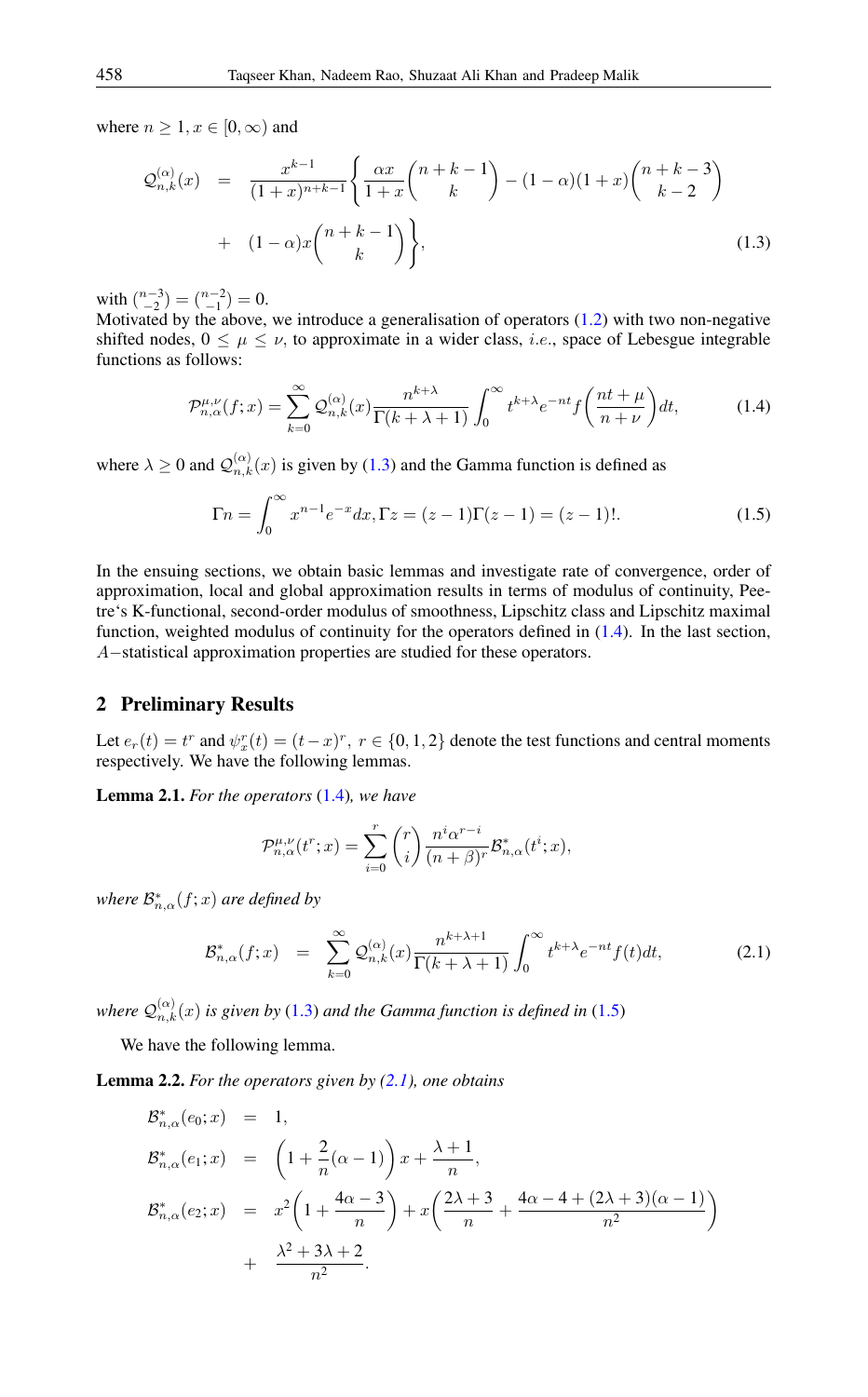We now prove Lemma [2.1.](#page-1-4)

*Proof.* From [\(1.4\)](#page-1-1) and [\(2.1\)](#page-1-3), we have

$$
\mathcal{P}_{n,\alpha}^{\mu,\nu}(t^r;x) = \sum_{k=0}^{\infty} \mathcal{Q}_{n,k}^{(\alpha)}(x) \frac{n^{k+\lambda+1}}{\Gamma(k+\lambda+1)} \int_0^{\infty} t^{k+\lambda} e^{-nt} f\left(\frac{nt+\mu}{n+\nu}\right)^r dt,
$$
  

$$
= \sum_{i=0}^r \binom{r}{i} \frac{n^i \mu^{r-i}}{(n+\nu)^r} \sum_{k=0}^{\infty} \mathcal{Q}_{n,k}^{(\alpha)}(x) \frac{n^{k+\lambda+1}}{\Gamma(k+\lambda+1)} \int_0^{\infty} t^{k+\lambda} e^{-nt} t^i dt,
$$
  

$$
= \sum_{i=0}^r \binom{r}{i} \frac{n^i \mu^{r-i}}{(n+\nu)^r} \mathcal{B}_{n,\alpha}^*(t^i;x)
$$

and hence the lemma.

The following lemma computes central moments of our operators.

<span id="page-2-1"></span>**Lemma 2.3.** *For*  $r \in \mathbb{N}$ *, we obtain the relation* 

$$
\mathcal{P}_{n,\alpha}^{\mu,\nu}((t-x)^r;x) = \sum_{i=0}^r \binom{r}{i} (-x)^{r-i} \mathcal{P}_{n,\alpha}^{\mu,\nu}(t^i;x).
$$

*Proof.* We write from  $(1.4)$ 

$$
\mathcal{P}_{n,\alpha}^{\mu,\nu}((t-x)^r;x) = \sum_{k=0}^{\infty} \mathcal{Q}_{n,k}^{(\alpha)}(x) \frac{n^{k+\lambda+1}}{\Gamma(k+\lambda+1)} \int_0^{\infty} t^{k+\lambda} e^{-nt} \left(\frac{nt+\mu}{n+\nu} - x\right)^r dt,
$$
  

$$
= \sum_{i=0}^r \binom{r}{i} (-u)^{r-i} \mathcal{P}_{n,\alpha}^{\mu,\nu}(t^i;x).
$$

<span id="page-2-0"></span>Lemma 2.4. *For the operators given by* [\(1.4\)](#page-1-1)*, we have*

$$
\mathcal{P}_{n,\alpha}^{\mu,\nu}(e_0; x) = 1,
$$
\n
$$
\mathcal{P}_{n,\alpha}^{\mu,\nu}(e_1; x) = \left(\frac{n+2(\alpha-1)}{n+\nu}\right)x + \frac{\mu+\lambda+1}{n+\nu},
$$
\n
$$
\mathcal{P}_{n,\alpha}^{\mu,\nu}(e_2; x) = \left(\frac{n(n+4\alpha-3)}{(n+\nu)^2}\right)x^2 + \left(\frac{n(2\mu+2\lambda+3)+4(\alpha-1)(\mu-1)+(2\lambda+3)(\alpha-1)}{(n+\nu)^2}\right)x + \left(\frac{\mu(\mu+\lambda+1)+(\lambda+1)(\lambda+2)}{(n+\nu)^2}\right).
$$

*Proof.* Using Lemma [2.2,](#page-1-5) by Lemma [2.1,](#page-1-3) we will have

$$
\mathcal{P}_{n,\alpha}^{\mu,\nu}(e_0; x) = \binom{0}{0} \frac{n^0 \mu^0}{(n+\nu)^0} \mathcal{B}_{n,\alpha}^*(1; x),
$$
  
\n= 1,  
\n
$$
\mathcal{P}_{n,\alpha}^{\mu,\nu}(e_1; x) = \sum_{i=0}^1 \binom{1}{i} \frac{n^i \mu^{1-i}}{(n+\nu)^1} \mathcal{B}_{n,\alpha}^*(t^i; x)
$$
  
\n= 
$$
\binom{1}{0} \frac{n^0 \mu^{1-0}}{(n+\nu)^1} \mathcal{B}_{n,\alpha}^*(1; x) + \binom{1}{1} \frac{n^1 \mu^{1-1}}{(n+\nu)^1} \mathcal{B}_{n,\alpha}^*(t; x)
$$
  
\n= 
$$
\frac{\mu}{n+\nu} + \frac{n}{n+\nu} \left( \left( 1 + \frac{2}{n} (\alpha - 1) \right) x + \frac{\lambda + 1}{n} \right)
$$

 $\Box$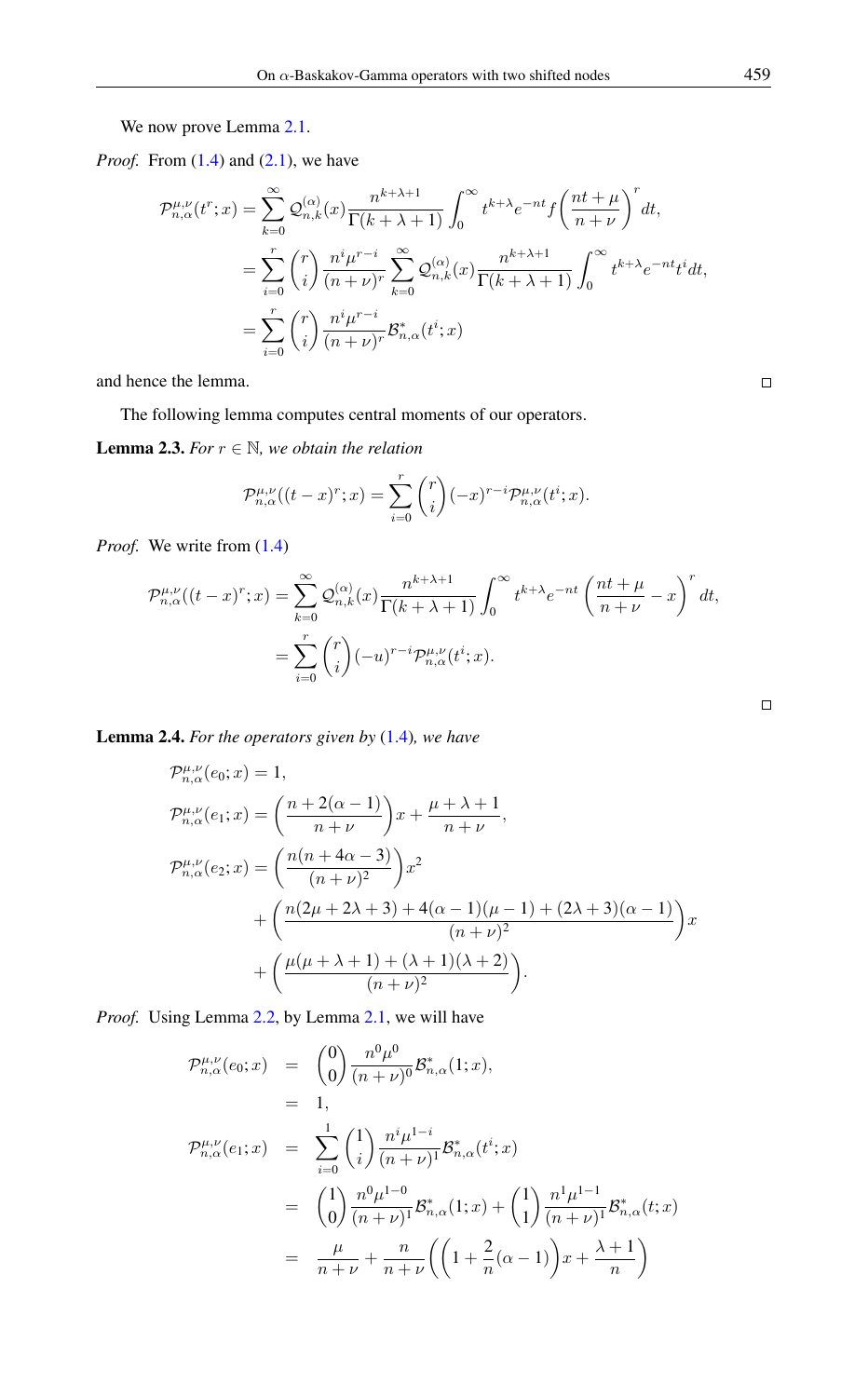$$
= \left(\frac{n+2(\alpha-1)}{n+\nu}\right)x + \frac{\mu+\lambda+1}{n+\nu},
$$
  
\n
$$
\mathcal{P}_{n,\alpha}^{\mu,\nu}(e_2;x) = \sum_{i=0}^{2} \left(\frac{2}{i}\right) \frac{n^{i}\mu^{2-i}}{(n+\nu)^2} \mathcal{B}_{n,\alpha}^{*}(t^{i};x)
$$
  
\n
$$
= \left(\frac{2}{0}\right) \frac{n^{0}\mu^{2-0}}{(n+\nu)^2} \mathcal{B}_{n,\alpha}^{*}(1;x) + \left(\frac{2}{1}\right) \frac{n^{1}\mu^{2-1}}{(n+\nu)^2} \mathcal{B}_{n,\alpha}^{*}(t;x)
$$
  
\n
$$
+ \left(\frac{2}{2}\right) \frac{n^{2}\mu^{2-2}}{(n+\nu)^2} \mathcal{B}_{n,\alpha}^{*}(t^{2};x)
$$
  
\n
$$
= \frac{\mu^{2}}{(n+\nu)^{2}} + \frac{2n\mu}{(n+\nu)^{2}} \left(\left(1 + \frac{2}{n}(\alpha-1)\right)x + \frac{\lambda+1}{n}\right)
$$
  
\n
$$
+ \frac{n^{2}}{(n+\nu)^{2}} \left(x^{2}\left(1 + \frac{4\alpha-3}{n}\right)
$$
  
\n
$$
+ x\left(\frac{2\lambda+3}{n} + \frac{4\alpha-4+(2\lambda+3)(\alpha-1)}{n^{2}}\right)\right)
$$
  
\n
$$
+ \frac{n^{2}}{(n+\nu)^{2}} \left(\frac{\lambda^{2}+3\lambda+2}{n^{2}}\right),
$$
  
\n
$$
= \left(\frac{n(n+4\alpha-3)}{(n+\nu)^{2}}\right)x^{2}
$$
  
\n
$$
+ \left(\frac{n(2\mu+2\lambda+3)+4(\alpha-1)(\mu-1)+(2\lambda+3)(\alpha-1)}{(n+\nu)^{2}}\right)x
$$
  
\n
$$
+ \left(\frac{\mu(\mu+\lambda+1)+( \lambda+1)(\lambda+2)}{(n+\nu)^{2}}\right),
$$

which completes the proof of Lemma [2.4.](#page-2-0)

<span id="page-3-0"></span>**Lemma 2.5.** For the operators  $\mathcal{P}_{n,\alpha}^{\mu,\nu}(\cdot;\cdot)$  introduced in [\(1.4\)](#page-1-1), we obtain

$$
\mathcal{P}_{n,\alpha}^{\mu,\nu}(\psi_x^0; x) = 1,
$$
\n
$$
\mathcal{P}_{n,\alpha}^{\mu,\nu}(\psi_x^1; x) = \left(\frac{n+2(\alpha-1)}{n+\nu} - 1\right) x + \frac{\mu+\lambda+1}{n+\nu},
$$
\n
$$
\mathcal{P}_{n,\alpha}^{\mu,\nu}(\psi_x^2; x) = \left(\left(\frac{n(n+4\alpha-3)}{(n+\nu)^2}\right) - 2\left(\frac{n+2(\alpha-1)}{n+\nu}\right) + 1\right) x^2 + \left(\left(\frac{n(2\mu+2\lambda+3)+4(\alpha-1)(\mu-1)+(2\lambda+3)(\alpha-1)}{(n+\nu)^2}\right) - 2\left(\frac{\mu+\lambda+1}{n+\nu}\right) x + \left(\frac{\mu(\mu+\lambda+1)+( \lambda+1)(\lambda+2)}{(n+\nu)^2}\right).
$$

*Proof.* Making use of Lemma [2.4,](#page-2-0) from Lemma [2.3,](#page-2-1) we get

$$
\begin{split} \mathcal{P}_{n,\alpha}^{\mu,\nu}(\psi_x^0; x) &= 1, \\ \mathcal{P}_{n,\alpha}^{\mu,\nu}(\psi_x^1; x) &= \binom{1}{0}(-x)^{1-0} \mathcal{P}_n^{\mu,\nu}(1; x) + \binom{1}{1}(-x)^{1-1} \mathcal{P}_n^{\mu,\nu}(t; x) \\ &= -x + \left(\frac{n+2(\alpha-1)}{n+\nu}\right) x + \frac{\mu+\lambda+1}{n+\nu} \\ &= \left(\frac{n+2(\alpha-1)}{n+\nu} - 1\right) x + \frac{\mu+\lambda+1}{n+\nu} \end{split}
$$

$$
\qquad \qquad \Box
$$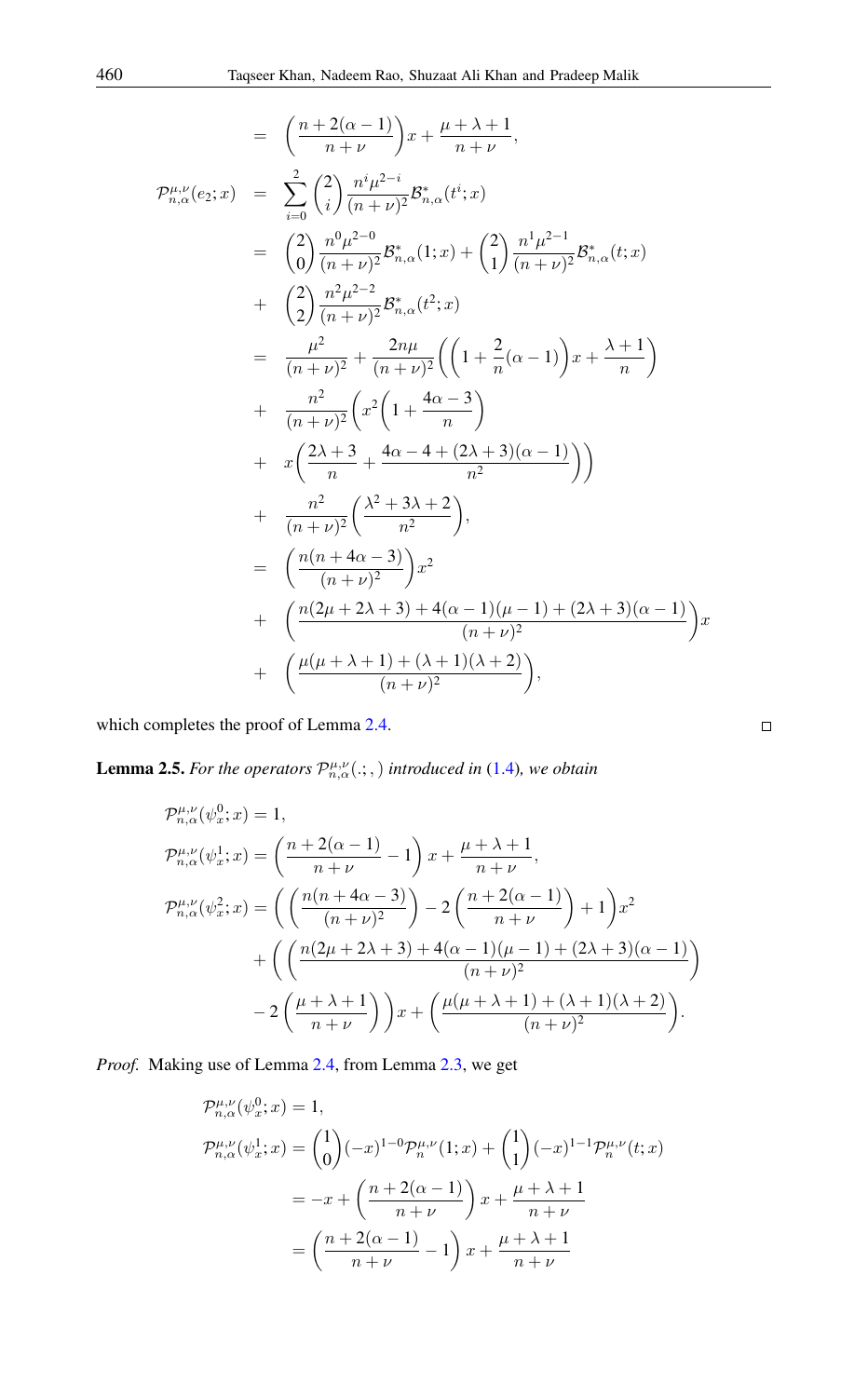$$
\mathcal{P}_{n,\alpha}^{\mu,\nu}(\psi_{x}^{2};x) = {2 \choose 0}(-x)^{2-0}\mathcal{P}_{n}^{\mu,\nu}(1;x) + {2 \choose 1}(-x)^{2-1}\mathcal{P}_{n}^{\mu,\nu}(t;x) \n+ {2 \choose 2}(-x)^{2-2}\mathcal{P}_{n}^{\mu,\nu}(t^{2};x) \n= x^{2} - 2x^{2} \left(\frac{n+2(\alpha-1)}{n+\nu}\right) - 2x \left(\frac{\mu+\lambda+1}{n+\nu}\right) \n+ \left(\frac{n(n+4\alpha-3)}{(n+\nu)^{2}}\right)x^{2} \n+ \left(\frac{n(2\mu+2\lambda+3)+4(\alpha-1)(\mu-1)+(2\lambda+3)(\alpha-1)}{(n+\nu)^{2}}\right)x \n+ \left(\frac{\mu(\mu+\lambda+1)+( \lambda+1)( \lambda+2)}{(n+\nu)^{2}}\right) \n= \left(\left(\frac{n(n+4\alpha-3)}{(n+\nu)^{2}}\right) - 2\left(\frac{n+2(\alpha-1)}{n+\nu}\right)+1\right)x^{2} \n+ \left(\left(\frac{n(2\mu+2\lambda+3)+4(\alpha-1)(\mu-1)+(2\lambda+3)(\alpha-1)}{(n+\nu)^{2}}\right) \n- 2\left(\frac{\mu+\lambda+1}{n+\nu}\right)\right)x + \left(\frac{\mu(\mu+\lambda+1)+( \lambda+1)( \lambda+2)}{(n+\nu)^{2}}\right),
$$

which proves Lemma [2.5.](#page-3-0)

**Definition 2.6.** Let  $f \in C[0,\infty)$ . Then, modulus of continuity for a uniformly continuous function  $f$  is defined as

$$
\omega(f; \delta) = \sup_{|t_1 - t_2| \le \delta} |f(t_1) - f(t_2)|, \qquad t_1, t_2 \in [0, \infty).
$$

The following relation holds.

$$
|f(t_1)-f(t_2)|\leq \bigg(1+\frac{(t_1-t_2)^2}{\delta^2}\bigg)\omega(f;\delta).
$$

We prove the following theorems.

**Theorem 2.7.** Let  $\mathcal{P}_{n,\alpha}^{\mu,\nu}(\cdot;\cdot)$  be the operators given by [\(1.4\)](#page-1-1). Then,  $\mathcal{P}_{n,\alpha}^{\mu,\nu}\Rightarrow f$  on each compact *subset of*  $[0, \infty)$  *where*  $\Rightarrow$  *stands for uniform convergence and*  $f \in C[0, \infty) \cap \left\{f : x \geq 0, \frac{f(x)}{1+x^2}\right\}$  $1+x^2$ *is convergent as*  $x \to \infty$ .

*Proof.* In the light of Korovkin's theorem, it is sufficient to prove that

$$
\mathcal{P}_{n,\alpha}^{\mu,\nu}(.;.)\to e_i(x),\text{ for }i=0,1,2.
$$

Using Lemma [2.4,](#page-2-0) it follows that  $\mathcal{P}_{n,\alpha}^{\mu,\nu}(e;x) \rightarrow e_i(x)$  as  $n \rightarrow \infty$ , for  $i = 0, 1, 2$  and hence the proof of the theorem.  $\Box$ 

**Example 2.8.** One can note that, for the following set of parameters  $\mu = 0.1$ ,  $\nu = 0.4$ ,  $\lambda = 1.5$ and  $\alpha = 0.5$ , the operators  $P_{n,k}^{\alpha}(f; x)$  converge uniformly to the function  $f(x) = x^3 - 5x + 4$ (refer to Fig. 1, 2 below).

We state the following theorem from [\[16\]](#page-11-9).

<span id="page-4-0"></span>**Theorem 2.9.** Let  $L: C([a, b]) \to B([a, b])$  be a linear and positive operator and let  $\varphi_x$  be the *function defined by*

$$
\varphi_x(t) = |t - x|, \ (x, t) \in [a, b] \times [a, b].
$$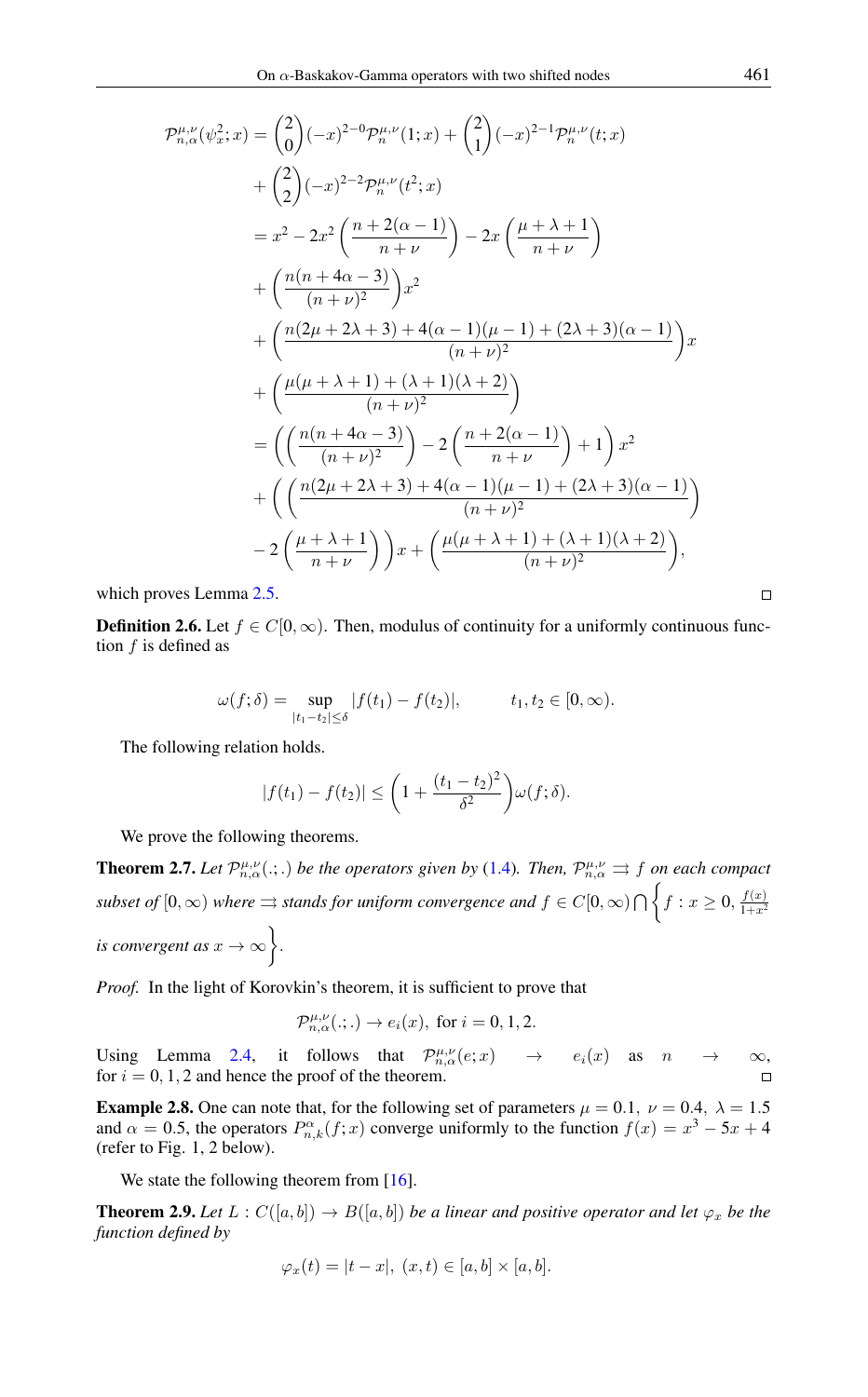

**Figure 1.** Approximation by operator  $P_{n,k}^{\alpha}$  $(:,,.)$  for the function  $f(x) = x^3 - 5x + 4$ 



**Figure 2.** Graphical analysis of error estimation of operators  $P_{n,k}^{\alpha}$  $(:,,:)$  for different values of n

*Then for*  $f \in C_B[a, b]$  *and*  $x \in [a, b]$  *and any*  $\delta > 0$ *, the operator* L *verifies* 

$$
|(Lf)(x) - f(x)| \le |f(x)| |(Le_0)(x) - 1|
$$
  
+ {(*Le*<sub>0</sub>)(x) +  $\delta^{-1} \sqrt{(Le_0)(x)(L\varphi_x^2)(x)}$ } $\omega_f(\delta)$ .

Using this theorem, the following estimate is obtained.

**Theorem 2.10.** Let the operators  $\mathcal{P}_{n,\alpha}^{\mu,\nu}(\cdot;\cdot)$  be introduced by [\(1.4\)](#page-1-1) and  $f \in C_B[0,\infty)$ . Then

$$
|\mathcal{P}^{\mu,\nu}_{n,\alpha}(f;x)-f(x)|\leq 2\omega(f;\delta),
$$

*where*  $\delta = \sqrt{\mathcal{P}_{n,\alpha}^{\mu,\nu}(\psi_x^2;x)}$ .

*Proof.* Making use of Lemmas [2.4,](#page-2-0) [2.5](#page-3-0) and Theorem [2.9,](#page-4-0) the following is obtained

$$
|\mathcal{P}_{n,\alpha}^{\mu,\nu}(f;x)-f(x)| \leq \{1+\delta^{-1}\sqrt{\mathcal{P}_{n,\alpha}^{\mu,\nu}(f;x)(\psi_x^2;x)}\}\omega(f;\delta).
$$

On choosing  $\delta = \sqrt{\mathcal{P}_{n,\alpha}^{\mu,\nu}(\psi_u^2; u)}$ , we arrive at the desired result.

## 3 Pointwise Approximation Results

Let  $C_B[0,\infty)$  be the space of real valued continuous and bounded functions equipped with the norm  $||f|| = \sup$  $\sup_{0 \le x < \infty} |f(x)|$ . For any  $f \in C_B[0, \infty)$  and  $\delta > 0$ , Peetre's K-functional is defined as

$$
K_2(g,\delta) = \inf \{ ||f - h|| + \delta ||h''|| : h \in C_B^2[0,\infty) \}
$$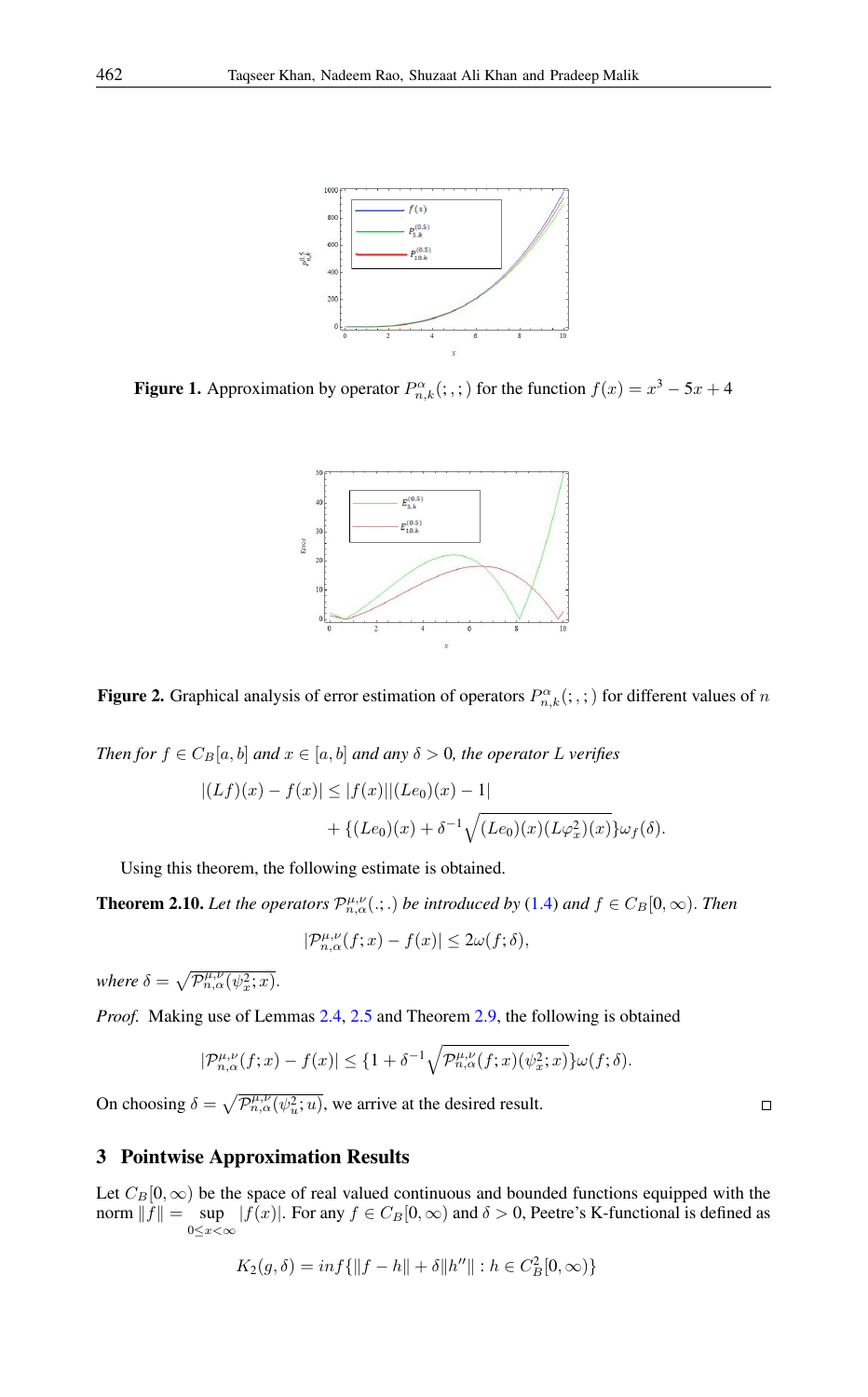where  $C_B^2[0,\infty) = \{h \in C_B[0,\infty) : h', h'' \in C_B[0,\infty)\}$ . From DeVore and Lorentz [[\[7\]](#page-11-10), p.177, Theorem 2.4], there exists an absolute constant  $C > 0$  in such a way that

$$
K_2(f; \delta) \leq C \omega_2(f; \sqrt{\delta}).
$$

<span id="page-6-4"></span>Lemma 3.1. *Consider the auxiliary operators as*

$$
\widehat{\mathcal{P}}_n^{\mu,\nu}(f;x) = \mathcal{P}_{n,\alpha}^{\mu,\nu}(f;x) + f(x) - f\left(\frac{n+2(\alpha-1)}{n+\nu}\right)x + \frac{\mu+\lambda+1}{n+\nu}.
$$

*Then, for*  $f \in C_B^2[0, \infty)$  *one has* 

$$
|\widehat{\mathcal{P}}_{n,\alpha}^{\mu,\nu}(f;x) - f(x)| \leq \xi_n^x \|h''\|,
$$

*where*

$$
\xi_n^x = \mathcal{P}_{n,\alpha}^{\mu,\nu}(\psi_x^2; x) + \left(\mathcal{P}_{n,\alpha}^{\mu,\nu}(\psi_x^1; x)\right)^2.
$$

*Proof.* Using definition of operators in  $(1.4)$ , one obtains

<span id="page-6-1"></span>
$$
\widehat{\mathcal{P}}_{n,\alpha}^{\mu,\nu}(1;x) = 1, \ \widehat{\mathcal{P}}_{n,\alpha}^{\mu,\nu}(\psi_x;x) = 0 \text{ and } |\widehat{\mathcal{P}}_{n,\alpha}^{\mu,\nu}(f;x)| \le 3||f||. \tag{3.1}
$$

In the direction of Taylor's series, for  $g \in C_B^2[0, \infty)$ , one can write

<span id="page-6-0"></span>
$$
g(t) = g(x) + (t - x)g'(x) + \int_{x}^{t} (x - v)g''(v)dv.
$$
 (3.2)

On applying operators  $(1.4)$  on both sides of  $(3.2)$ , we get

$$
\widehat{\mathcal{P}}_{n,\alpha}^{\mu,\nu}(h;x) - h(x) = h'(x)\widehat{\mathcal{P}}_{n,\alpha}^{\mu,\nu}(t-x;x) + \widehat{\mathcal{P}}_{n,\alpha}^{\mu,\nu}\left(\int_x^t (t-v)h''(v)dv;u\right),
$$

which, with the help of  $(3.1)$ , gives

$$
\hat{\mathcal{P}}_{n,\alpha}^{\mu,\nu}(f;x) - h(x) = \hat{\mathcal{P}}_{n,\alpha}^{\mu,\nu} \left( \int_x^t (t-v)h''(v)dv; u \right)
$$
  
\n
$$
= \mathcal{P}_{n,\alpha}^{\mu,\nu} \left( \int_x^t (t-v)h''(v)dv; u \right)
$$
  
\n
$$
- \int_x^t \left( \frac{n+2(\alpha-1)}{n+\nu} \right) x + \frac{\mu+\lambda+1}{n+\nu} \left( \left( \frac{n+2(\alpha-1)}{n+\nu} \right) x + \frac{\mu+\lambda+1}{n+\nu} - v \right)
$$
  
\n
$$
g''(v)dv.
$$

$$
|\widehat{\mathcal{P}}_{n,\alpha}^{\mu,\nu}(f;x) - f(x)|\mathcal{P}_{n,\alpha}^{\mu,\nu} \leq \left| \left( \int_x^t (t-v)h''(v)dv;x \right) \right|
$$
  
+ 
$$
\left| \int_x^{\left( \frac{n+2(\alpha-1)}{n+\nu} \right) x + \frac{\mu+\lambda+1}{n+\nu}} \left( \left( \frac{n+2(\alpha-1)}{n+\nu} \right) x + \frac{\mu+\lambda+1}{n+\nu} - v \right) h''(v)dv \right|.
$$
  
(3.3)

Since

<span id="page-6-3"></span><span id="page-6-2"></span>
$$
\left| \int_{x}^{t} (t - v) h''(v) dv \right| \le (t - v)^2 \parallel h'' \parallel,
$$
\n(3.4)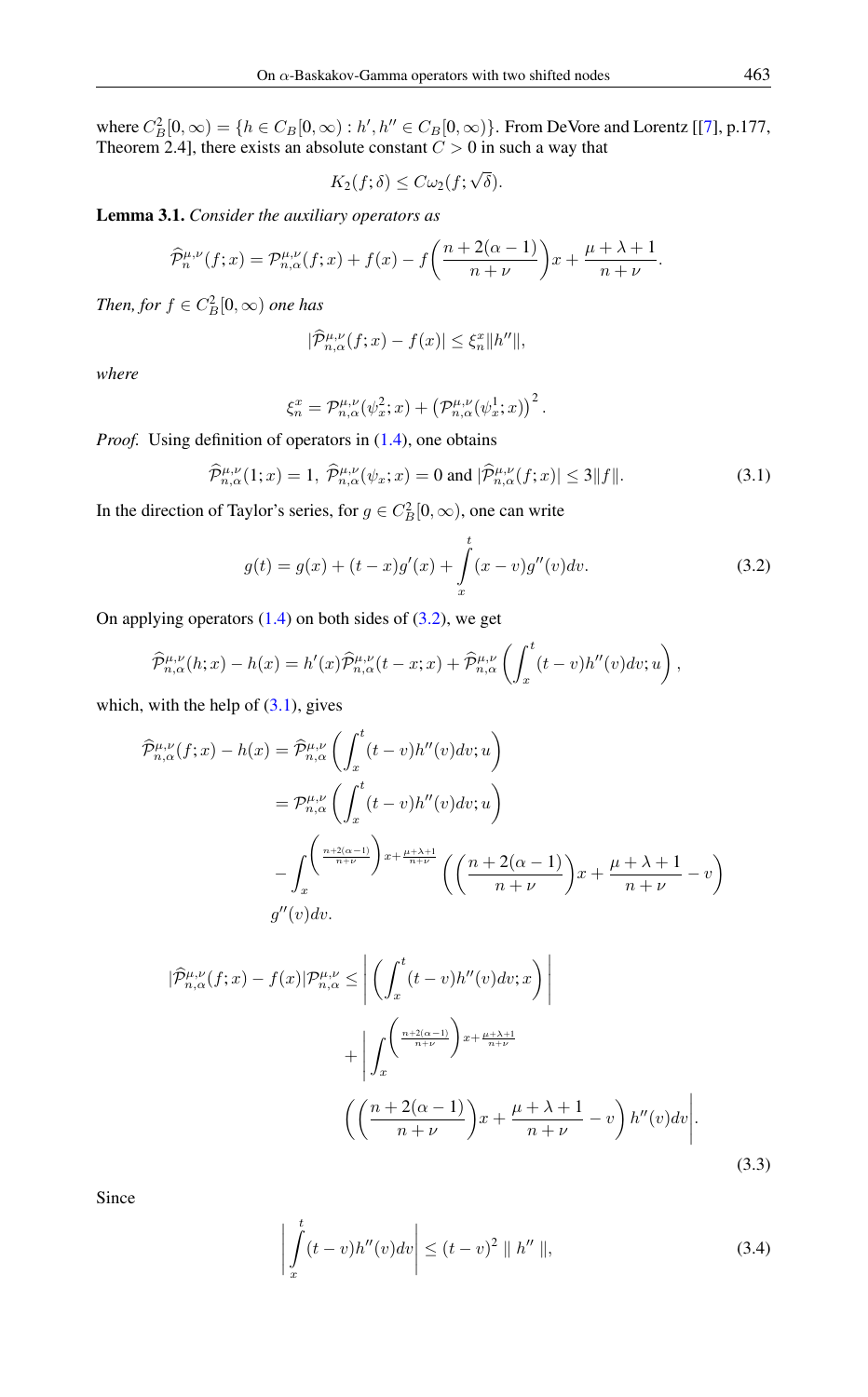we have

<span id="page-7-0"></span>
$$
\left| \int_x^{\mathcal{P}_{n,\alpha}^{\mu,\nu}(e_1;x)} \left( \mathcal{P}_{n,\alpha}^{\mu,\nu}(e_1;x) - v \right) h''(v) dv \right| \leq \left( \mathcal{P}_{n,\alpha}^{\mu,\nu}(t-v;x) \right)^2 \parallel h'' \parallel . \tag{3.5}
$$

In the light of  $(3.3)$ ,  $(3.4)$  and  $(3.5)$ , we obtain

$$
\widehat{\mathcal{P}}_{n,\alpha}^{\mu,\nu}(h;x) - h(x)| \leq \xi_n^x \|h''\|,
$$

which completes the proof of the lemma.

**Theorem 3.2.** Let  $f \in C_B^2[0,\infty)$  and operators  $\mathcal{P}_{n,\alpha}^{\mu,\nu}(\cdot;\cdot)$  be constructed in [\(1.4\)](#page-1-1). Then, there *exists a constant* C > 0 *such that*

$$
|\mathcal{P}_{n,\alpha}^{\mu,\nu}(f;x)-f(x)| \leq C\omega_2\left(f; \frac{1}{2}\sqrt{\xi_n^x}\right)+\omega(f; \mathcal{P}_{n,\alpha}^{\mu,\nu}(\psi_x;x)),
$$

where  $\xi_n^x$  is defined in Lemma [3.1.](#page-6-4)

*Proof.* For  $h \in C_B^2[0, \infty)$  and  $f \in C_B[0, \infty)$  and by the definition of  $\overline{\mathcal{P}}_{n,\alpha}^{\mu,\nu}(\cdot;\cdot)$ , we have

$$
|\mathcal{P}_{n,\alpha}^{\mu,\nu}(f;x) - f(x)| \leq |\widehat{\mathcal{P}}_{n,\alpha}^{\mu,\nu}(f-h;x)| + |(f-h)(x)| + |\widehat{\mathcal{P}}_{n,\alpha}^{\mu,\nu}(h;x) - h(x)| + \left| f\left(\frac{n+2(\alpha-1)}{n+\nu}\right)x + \frac{\mu+\lambda+1}{n+\nu}\right) - g(x)\right|.
$$

Lemma  $3.1$  and relations in  $(3.1)$  yield

$$
|\mathcal{P}_{n,\alpha}^{\mu,\nu}(f;x) - f(x)| \le 4\|f - h\| + |\widehat{\mathcal{P}}_{n,\alpha}^{\mu,\nu}(h;x) - h(x)|
$$
  
+ 
$$
\left| f\left(\frac{n+2(\alpha-1)}{n+\nu}\right)x + \frac{\mu+\lambda+1}{n+\nu}\right) - g(x) \right|
$$
  

$$
\le 4\|f - h\| + \xi_n^x \|h''\| + \omega\left(f; \mathcal{P}_{n,\alpha}^{\mu,\nu}(\psi_x; x)\right).
$$

With the aid of definition of Peetre's K-functional, we get

$$
|\mathcal{P}^{\mu,\nu}_{n,\alpha}(f;x)-f(x)| \leq C \omega_2 \left(f; \frac{1}{2} \sqrt{\xi_n^x}\right)+\omega(f; \mathcal{P}^{\mu,\nu}_{n,\alpha}(\psi_x; x),
$$

which is the desired result.

We consider the Lipschitz type space [\[15\]](#page-11-11) as

$$
Lip_M^{k_1,k_2}(\rho) := \left\{ f \in C_B[0,\infty) : |f(t) - f(x)| \le M \frac{|t - x|^{\rho}}{(t + k_1 x + k_2 x^2)^{\frac{\rho}{2}}} : x, t \in (0,\infty) \right\},\
$$

where  $M \ge 0$  is a real constant;  $k_1, k_2 > 0$ ,  $\rho > 0$  and  $\rho \in (0, 1]$ . The following estimate is obtained.

**Theorem 3.3.** *For*  $f \in Lip_M^{k_1,k_2}(\rho)$ , *the following estimate is obtained* 

$$
|\mathcal{P}_{n,\alpha}^{\mu,\nu}(f;x)-f(x)| \leq M\Bigg(\frac{\eta_n^*(x)}{k_1x+k_2x^2}\Bigg)^{\frac{\rho}{2}},
$$

*where*  $x > 0$  *and*  $\eta_n^*(x) = \mathcal{P}_{n,\alpha}^{\mu,\nu}(\psi_x^2; x)$ *.* 

 $\Box$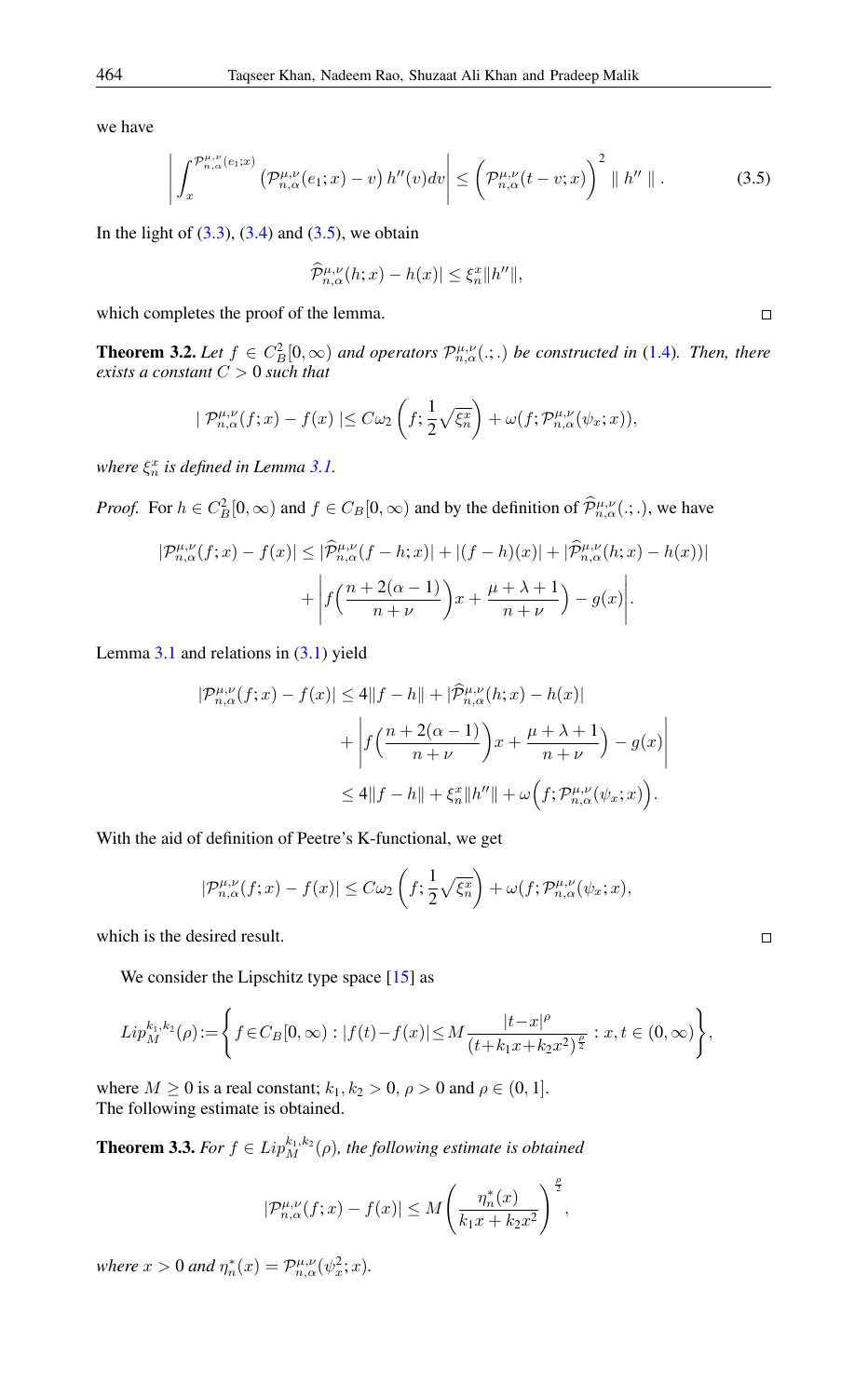*Proof.* For  $\rho = 1$ , we have

$$
\begin{aligned} |\mathcal{P}_{n,\alpha}^{\mu,\nu}(f;x) - f(x)| &\leq \mathcal{P}_{n,\alpha}^{\mu,\nu}(|f(t) - f(x)|)(x) \\ &\leq M \mathcal{P}_{n,\alpha}^{\mu,\nu} \left( \frac{|t-x|}{(t+k_1x+k_2x^2)^{\frac{1}{2}}};x \right). \end{aligned}
$$

Since  $\frac{1}{t+k_1x+k_2x^2} < \frac{1}{k_1x+k_2x^2}$  for all  $t, x \in (0, \infty)$ , we get

$$
|\mathcal{P}_{n,\alpha}^{\mu,\nu}(f;x) - f(x)| \le \frac{M}{(k_1x + k_2x^2)^{\frac{1}{2}}} (\mathcal{P}_{n,\alpha}^{\mu,\nu}((t-x)^2;x))^{\frac{1}{2}}
$$
  

$$
\le M \left(\frac{\eta_n^*(x)}{k_1x + k_2x^2}\right)^{\frac{1}{2}}.
$$

This implies that for  $\rho = 1$ , this result stands good. Now, for  $\rho \in (0,1)$  and using Hölder's inequality, on choosing  $p = \frac{2}{\rho}$  and  $q = \frac{2}{2-\rho}$ , one gets

$$
\begin{aligned} |\mathcal{P}_{n,\alpha}^{\mu,\nu}(f;x) - f(x)| &\leq \left(\mathcal{P}_{n,\alpha}^{\mu,\nu}((|f(t) - f(x)|)^{\frac{2}{\rho}};x)\right)^{\frac{\rho}{2}}\\ &\leq M\left(\mathcal{P}_{n,\alpha}^{\mu,\nu}\left(\frac{|t-x|^2}{(t+k_1x+k_2x^2)};x\right)\right)^{\frac{\rho}{2}}.\end{aligned}
$$

Since  $\frac{1}{t+k_1x+k_2x^2} < \frac{1}{k_1x+k_2x^2}$  for all  $t, x \in (0, \infty)$ , we obtain

$$
|\mathcal{P}_{n,\alpha}^{\mu,\nu}(f;x) - f(x)| \le M \left( \frac{\mathcal{P}_n^{\mu,\nu} \left( |t-x|^2; x \right)}{k_1 x + k_2 x^2} \right)^{\frac{\rho}{2}}
$$

$$
\le M \left( \frac{\eta_n^*(x)}{k_1 x + k_2 x^2} \right)^{\frac{\rho}{2}}.
$$

Hence, we arrive at the desired result.

### 4 Global Approximation

From [\[9\]](#page-11-12), we recall some notation to prove the global approximation results. For the weight function  $1 + x^2$  and  $0 \le x < \infty$ , we define  $B_{1+x^2}[0,\infty) = \{f(x) : |f(x)| \le x \}$  $M_f(1+x^2)$ ,  $M_f$  is constant depending on f,  $C_{1+x^2}[0,\infty) \subset B_{1+x^2}[0,\infty)$ , space of continuous functions endowed with the norm  $||f||_{1+x^2} = \sup_{x \in [0,\infty)}$  $\frac{|f(x)|}{1+x^2}$  and

$$
C_{1+x^2}^k[0,\infty) = \left\{ f \in C_{1+x^2}[0,\infty) : \lim_{x \to \infty} \frac{f(x)}{1+x^2} = k, \text{ where } k \text{ is a constant} \right\}.
$$

**Theorem 4.1.** *Let*  $\mathcal{P}_{n,\alpha}^{\mu,\nu}(\cdot;\cdot)$  *be the operators given by* [\(1.4\)](#page-1-1) *and*  $\mathcal{P}_{n,\alpha}^{\mu,\nu}(\cdot;\cdot)$  :  $C_{1+x^2}^k[0,\infty) \rightarrow$  $B_{1+x^2}[0,\infty)$ . *Then, we have* 

$$
\lim_{n \to \infty} \|\mathcal{P}_{n,\alpha}^{\mu,\nu}(f;x) - f\|_{1+x^2} = 0,
$$

where  $f \in C_{1+x^2}^k[0, \infty)$ .

*Proof.* To prove this result, it is sufficient to show that

$$
\lim_{n \to \infty} \|\mathcal{P}_{n,\alpha}^{\mu,\nu}(e_i; x) - x^i\|_{1+x^2} = 0, \ i = 0, 1, 2.
$$

From Lemma [2.4,](#page-2-0) we get

$$
\|\mathcal{P}_{n,\alpha}^{\mu,\nu}(e_0;x)-x^0\|_{1+x^2}=\sup_{x\in[0,\infty)}\frac{|\mathcal{P}_{n,\alpha}^{\mu,\nu}(1;x)-1|}{1+x^2}=0\text{ for }i=0.
$$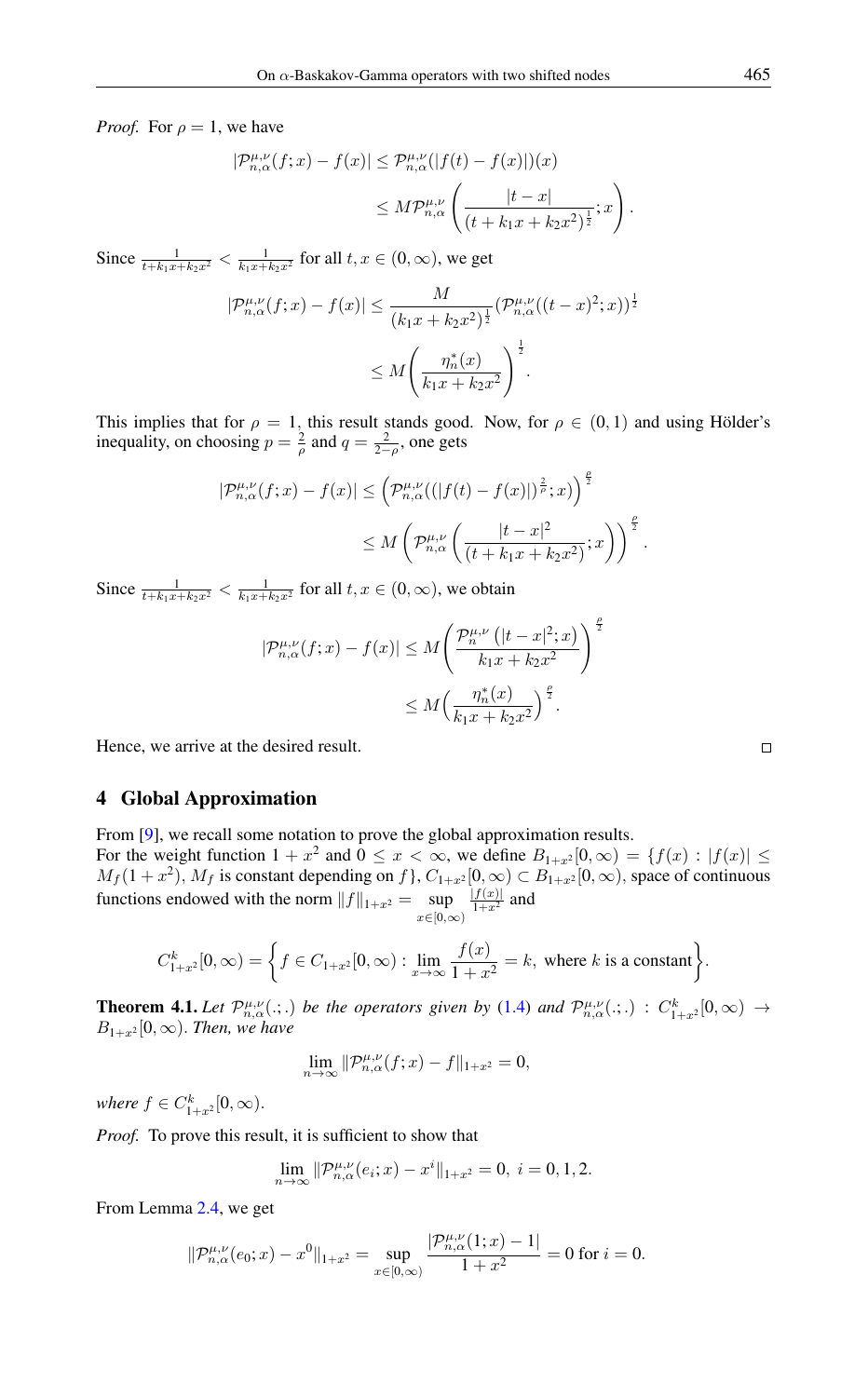For  $i = 1$ , we have

$$
\|\mathcal{P}_{n,\alpha}^{\mu,\nu}(e_1; x) - x^1\|_{1+x^2} = \sup_{x \in [0,\infty)} \frac{\left(\frac{n+2(\alpha-1)}{n+\nu} - 1\right)x + \frac{\mu+\lambda+1}{n+\nu}}{1+x^2}
$$

$$
= \left(\frac{n+2(\alpha-1)}{n+\nu} - 1\right) \sup_{x \in [0,\infty)} \frac{x}{1+x^2}
$$

$$
+ \frac{\mu+\lambda+1}{n+\nu} \sup_{x \in [0,\infty)} \frac{1}{1+x^2},
$$

which implies that  $\|\mathcal{P}_{n,\alpha}^{\mu,\nu}(e_1;x) - x^1\|_{1+x^2} \to 0$  an  $n \to \infty$ . Finally, for  $i = 2$ , one obtains the following

$$
\|\mathcal{P}_{n,\alpha}^{\mu,\nu}(e_2;x) - x^2\|_{1+x^2} = \sup_{x \in [0,\infty)} \frac{\left|\mathcal{P}_{n,\alpha}^{\mu,\nu}(e_2;x) - x^2\right|}{1+x^2}
$$
  
\n
$$
= \left| \left( \frac{n(n+4\alpha-3)}{(n+\nu)^2} \right) - 2\left(\frac{n+2(\alpha-1)}{n+\nu}\right) \right)x^2 + \left( \left( \frac{n(2\mu+2\lambda+3)+4(\alpha-1)(\mu-1)+(2\lambda+3)(\alpha-1)}{(n+\nu)^2} \right) \right)
$$
  
\n
$$
- 2\left(\frac{\mu+\lambda+1}{n+\nu}\right)x + \left( \frac{\mu(\mu+\lambda+1)+(\lambda+1)(\lambda+2)}{(n+\nu)^2} \right) \right|
$$
  
\n
$$
\leq \left( \left( \frac{n(n+4\alpha-3)}{(n+\nu)^2} \right) - 2\left(\frac{n+2(\alpha-1)}{n+\nu}\right) \right) \sup_{x \in [0,\infty)} \frac{x^2}{1+x^2}
$$
  
\n
$$
+ \left( \left( \frac{n(2\mu+2\lambda+3)+4(\alpha-1)(\mu-1)+(2\lambda+3)(\alpha-1)}{(n+\nu)^2} \right) \right)
$$
  
\n
$$
- 2\left(\frac{\mu+\lambda+1}{n+\nu}\right) \sup_{x \in [0,\infty)} \frac{x}{1+x^2}
$$
  
\n
$$
+ \left( \frac{\mu(\mu+\lambda+1)+( \lambda+1)( \lambda+2)}{(n+\nu)^2} \right) \sup_{x \in [0,\infty)} \frac{1}{1+x^2},
$$

which implies that  $\|P_{n,\alpha}^{\mu,\nu}(e_2;x) - x^2\|_{1+x^2} \to 0$  as  $n \to \infty$  and this completes the proof of the theorem.  $\Box$ 

#### 5 A-statistical Approximation

Gadjiev *et al.* [\[10\]](#page-11-13) were the first to introduce statistical approximation theorems in operators theory. We recall some notation from [\[10\]](#page-11-13). Let  $A = (a_{nk})$  be a non-negative infinite summability matrix. For a given sequence  $x := (x_k)$ , the A-transform of x denoted by  $Ax : ((Ax)_n)$  is defined as

$$
(Ax)_n = \sum_{k=1}^{\infty} a_{nk} x_k,
$$

provided the series converges for each n. A is said to be regular if  $\lim (Ax)_n = L$  whenever  $\lim x = L$ . Then  $x = (x_n)$  is said to be a A-statistically convergent to L i.e.  $st_A - \lim x = L$  if for every  $\epsilon > 0$ ,  $\lim_{n \sum_{k:|x_k - L| \ge \epsilon} a_{nk}} = 0$ . We prove the following theorem.

<span id="page-9-0"></span>**Theorem 5.1.** Let  $A = (a_{nk})$  be a non-negative regular summability matrix and  $x \ge 0$ . Then, *we have*

$$
st_A-\lim_n \|\mathcal{P}^{\mu,\nu}_{n,\alpha}(f;x)-f\|_{1+x^2}=0, \text{ for all } f \in C^k_{1+x^2}[0,\infty).
$$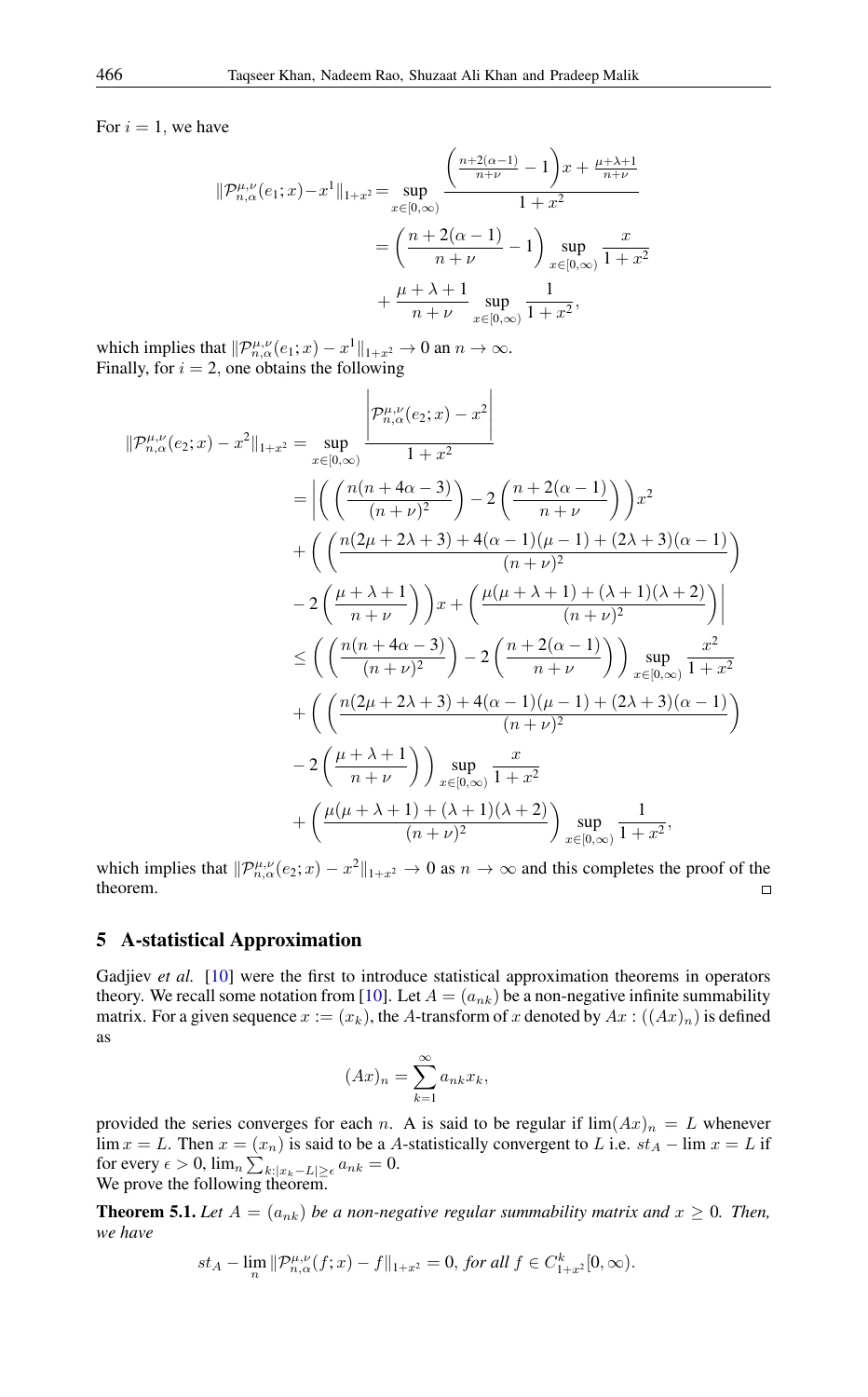*Proof.* From ([\[8\]](#page-11-14), p. 191, Th. 3), it is sufficient to show that for  $\lambda_1 = 0$ ,

$$
st_A - \lim_{n} \|\mathcal{P}_{n,\alpha}^{\mu,\nu}(e_i; x) - e_i\|_{1+x^2} = 0, \text{ for } i \in \{0, 1, 2\}.
$$

From Lemma [2.4,](#page-2-0) we have

$$
\|\mathcal{P}_{n,\alpha}^{\mu,\nu}(e_1; x) - x\|_{1+x^2} = \sup_{x \in [0,\infty)} \frac{1}{1+x^2} \left| \left( \frac{n+2(\alpha-1)}{n+\nu} - 1 \right) x + \frac{\mu+\lambda+1}{n+\nu} \right|
$$
  
\n
$$
\leq \left| \frac{n+2(\alpha-1)}{n+\nu} - 1 \right| \sup_{x \in [0,\infty)} \frac{x}{1+x^2}
$$
  
\n
$$
+ \left| \frac{\mu+\lambda+1}{n+\nu} \right| \sup_{x \in [0,\infty)} \frac{1}{1+x^2}
$$
  
\n
$$
\leq \frac{1}{2} \left| \frac{n+2(\alpha-1)}{n+\nu} - 1 \right| + \left| \frac{\mu+\lambda+1}{n+\nu} \right|.
$$

Then, we get

<span id="page-10-2"></span>
$$
st_A - \lim_{n} \frac{1}{2} \left| \frac{n + 2(\alpha - 1)}{n + \nu} - 1 \right| = st_A - \lim_{n} \left| \frac{\mu + \lambda + 1}{n + \nu} \right| = 0.
$$
 (5.1)

Now, for a given  $\epsilon > 0$ , we define the following sets

$$
J_1 := \left\{ n : \|\mathcal{P}_{n,\alpha}^{\mu,\nu}(e_1; x) - x\| \ge \epsilon \right\},\,
$$
  

$$
J_2 := \left\{ n : \frac{1}{2} \left| \frac{n + 2(\alpha - 1)}{n + \nu} - 1 \right| \ge \frac{\epsilon}{2} \right\},\,
$$
  

$$
J_3 := \left\{ n : \left| \frac{\mu + \lambda + 1}{n + \nu} \right| \ge \frac{\epsilon}{2} \right\}.
$$

This implies that  $J_1 \subseteq J_2 \cup J_3$ , which shows that  $\sum_{k_1 \in J_1} a_{nk_1} \leq \sum_{k_1 \in J_2} a_{nk} + \sum_{k_1 \in J_3} a_{nk}$ . Hence, from  $(5.1)$  we get

$$
st_A - \lim_n \| \mathcal{P}^{\mu,\nu}_{n,\alpha}(e_1; x) - x \|_{1+x^2} = 0.
$$

Similarly, one can show that

$$
st_A - \lim_{n} \|\mathcal{P}_{n,\alpha}^{\mu,\nu}(e_2; x) - x^2\|_{1+x^2} = 0.
$$

This completes the proof of Theorem [5.1.](#page-9-0)

#### 6 Conclusion

The motive of the present paper was to give a better error estimation of the generalised  $\alpha$ –Baskakov-Gamma operators with two shifted nodes  $0 \leq \mu \leq \nu$ . This type of generalisation yields better error estimation for certain functions in comparison to the  $\alpha$ -Baskakov-Gamma operators. We investigated some approximation results by means of the well-known Korovkin-type theorem and given graphical presentation. We have also calculated the rate of convergence by means of Peetre's K-functional and second-order modulus of continuity. Lastly, we studied the global approximation results.

#### <span id="page-10-0"></span>References

<span id="page-10-1"></span>[1] T. Acar, A. Aral, and S. A. Mohiuddine, Approximation by bivariate  $(p, q)$ -Bernstein-Kantorovich operators, *Iran. J. Sci. Technol. Trans. Sci.,* 42, 655–662 (2018).